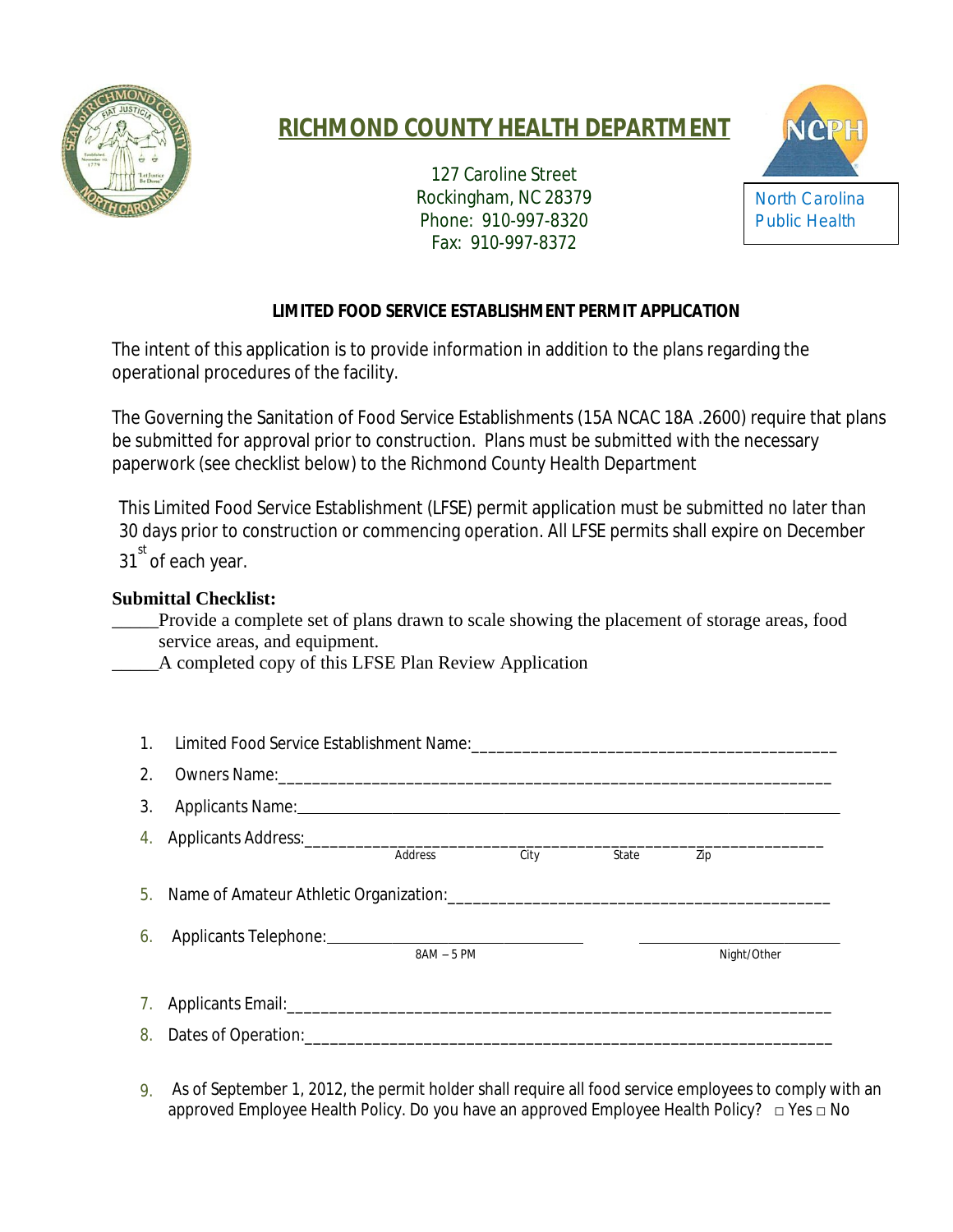- 10. Has/have the designated Person in Charge of the LFSE completed an ANSI-accredited, certified food protection managers' course? □ Yes □ No
- 11. All food and beverages must be prepared on-site or in a locally approved in-state kitchen (not a domestic kitchen). Provide the name and address of the advance preparation facility and the dates and times it will be used. Also provide the name and phone number of the person authorizing your use of the facility.

| Facility name:                                      |                                                                                                                                                                                                                               |
|-----------------------------------------------------|-------------------------------------------------------------------------------------------------------------------------------------------------------------------------------------------------------------------------------|
|                                                     |                                                                                                                                                                                                                               |
|                                                     |                                                                                                                                                                                                                               |
|                                                     |                                                                                                                                                                                                                               |
|                                                     |                                                                                                                                                                                                                               |
| 12. Describe equipment to be used at the event for: |                                                                                                                                                                                                                               |
| (a.) Cold holding                                   |                                                                                                                                                                                                                               |
|                                                     |                                                                                                                                                                                                                               |
| (c.) Cooking                                        | the control of the control of the control of the control of the control of the control of the control of the control of the control of the control of the control of the control of the control of the control of the control |
| 13. How will you dispose of wastewater:             | <u> 1980 - Johann Barn, mars ann an t-Amhain Aonaich an t-Aonaich an t-Aonaich ann an t-Aonaich ann an t-Aonaich</u>                                                                                                          |
| 14. Water source:                                   | [ ] On-site municipal supply [ ] On-site well [ ] Other __________                                                                                                                                                            |
| 15. Means for handwashing:                          | [ ] Plumbed sink [ ] Gravity flow [ ] Other ________                                                                                                                                                                          |
| 16. Means of garbage disposal:                      | [ ] Cans collected on-site [ ] Dumpster [ ] Other _______                                                                                                                                                                     |
| 17. Toilet facilities:                              | [] Chemical toilet [] Public building [] Other _______                                                                                                                                                                        |
|                                                     | Statement From Applicant: I certify the information in this application is complete and accurate. I understand the                                                                                                            |
|                                                     | RCHD (Richmond County Health Department) does not provide verbal approval of plans or for deviation from                                                                                                                      |
|                                                     | approved plans, and that any deviation from the plans and procedures in this application without prior written                                                                                                                |
|                                                     | permission from the RCHD may nullify final approval and result in my not obtaining a permit, or having the permit                                                                                                             |
| suspended or revoked after it is issued.            |                                                                                                                                                                                                                               |
|                                                     |                                                                                                                                                                                                                               |

Signature: Date:

*Requirements for Limited Food Service Establishments (.2645) can be found at <https://ehs.ncpublichealth.com/rules.htm>*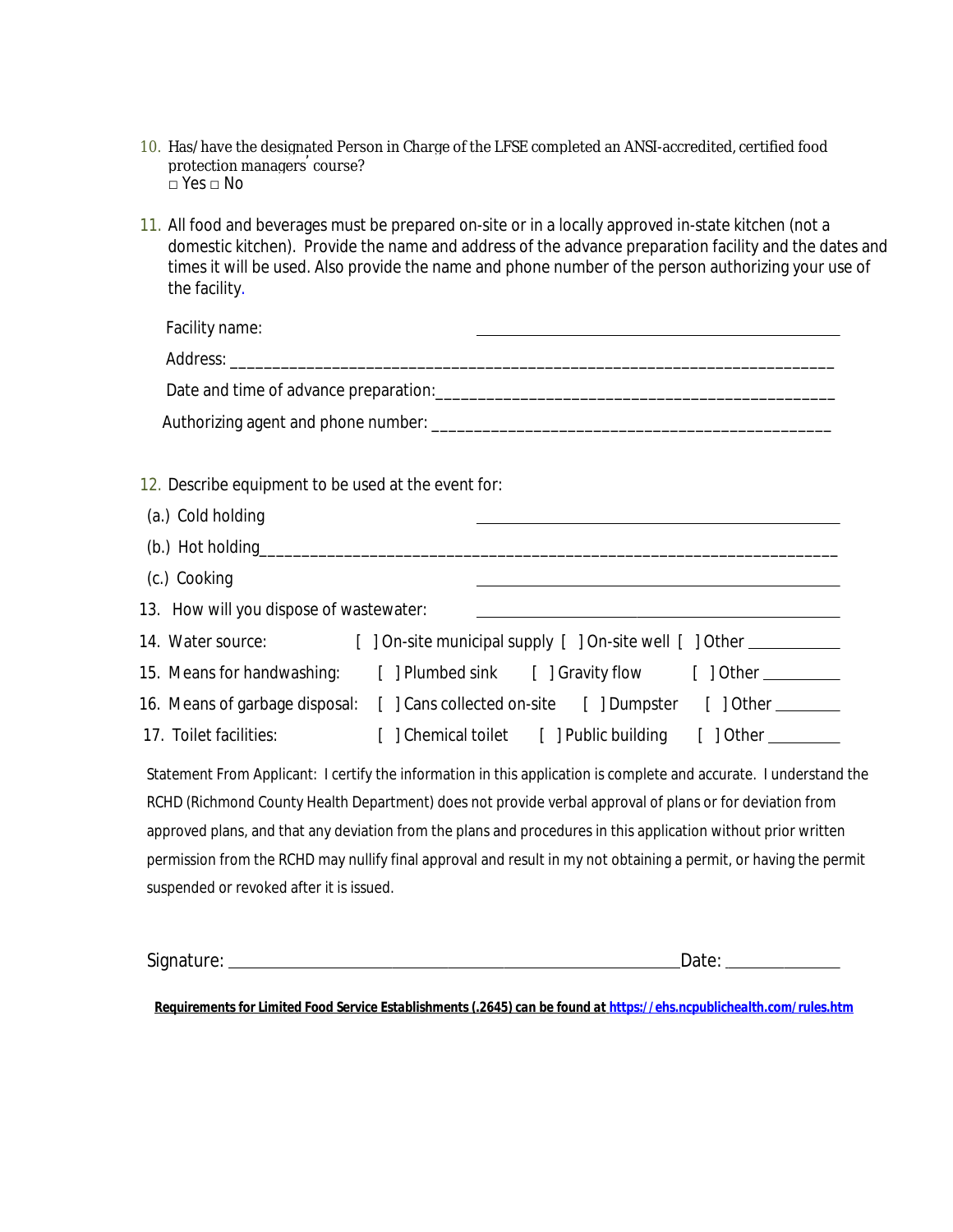## **LIMITED FOOD SERVICE ESTABLISHMENT APPLICATION - Foods Being Served and Methods of Preparation**

| POTENTIALLY HAZARDOUS FOOD ITEMS<br>(i.e. meat, fish, shellfish, poultry, eggs, milk and dairy<br>products) | <b>ADVANCE</b><br>PREPARATION?            | Please indicate the following processing methods |                                |                   |             |      |               |              |  |
|-------------------------------------------------------------------------------------------------------------|-------------------------------------------|--------------------------------------------------|--------------------------------|-------------------|-------------|------|---------------|--------------|--|
| List potentially hazardous foods to be served, when and<br>where purchased.                                 | Yes/No                                    | <b>THAW</b>                                      | <b>PREP</b>                    | <b>COOK</b>       | <b>HOLD</b> | COOL | <b>REHEAT</b> | <b>OTHER</b> |  |
| <b>EXAMPLE:</b> Beef loin bought from Food Lion, Broad<br>Ave., Rockingham NC on 7/23/04.                   | yes-preseasoned<br>in church's<br>kitchen | <mark>in</mark><br>kitchen<br>cooler             | cut into<br>cubes,<br>seasoned | grilled<br>onsite | none        | none | none          | none         |  |
|                                                                                                             |                                           |                                                  |                                |                   |             |      |               |              |  |
|                                                                                                             |                                           |                                                  |                                |                   |             |      |               |              |  |
|                                                                                                             |                                           |                                                  |                                |                   |             |      |               |              |  |
|                                                                                                             |                                           |                                                  |                                |                   |             |      |               |              |  |
|                                                                                                             |                                           |                                                  |                                |                   |             |      |               |              |  |
|                                                                                                             |                                           |                                                  |                                |                   |             |      |               |              |  |
|                                                                                                             |                                           |                                                  |                                |                   |             |      |               |              |  |
|                                                                                                             |                                           |                                                  |                                |                   |             |      |               |              |  |
|                                                                                                             |                                           |                                                  |                                |                   |             |      |               |              |  |